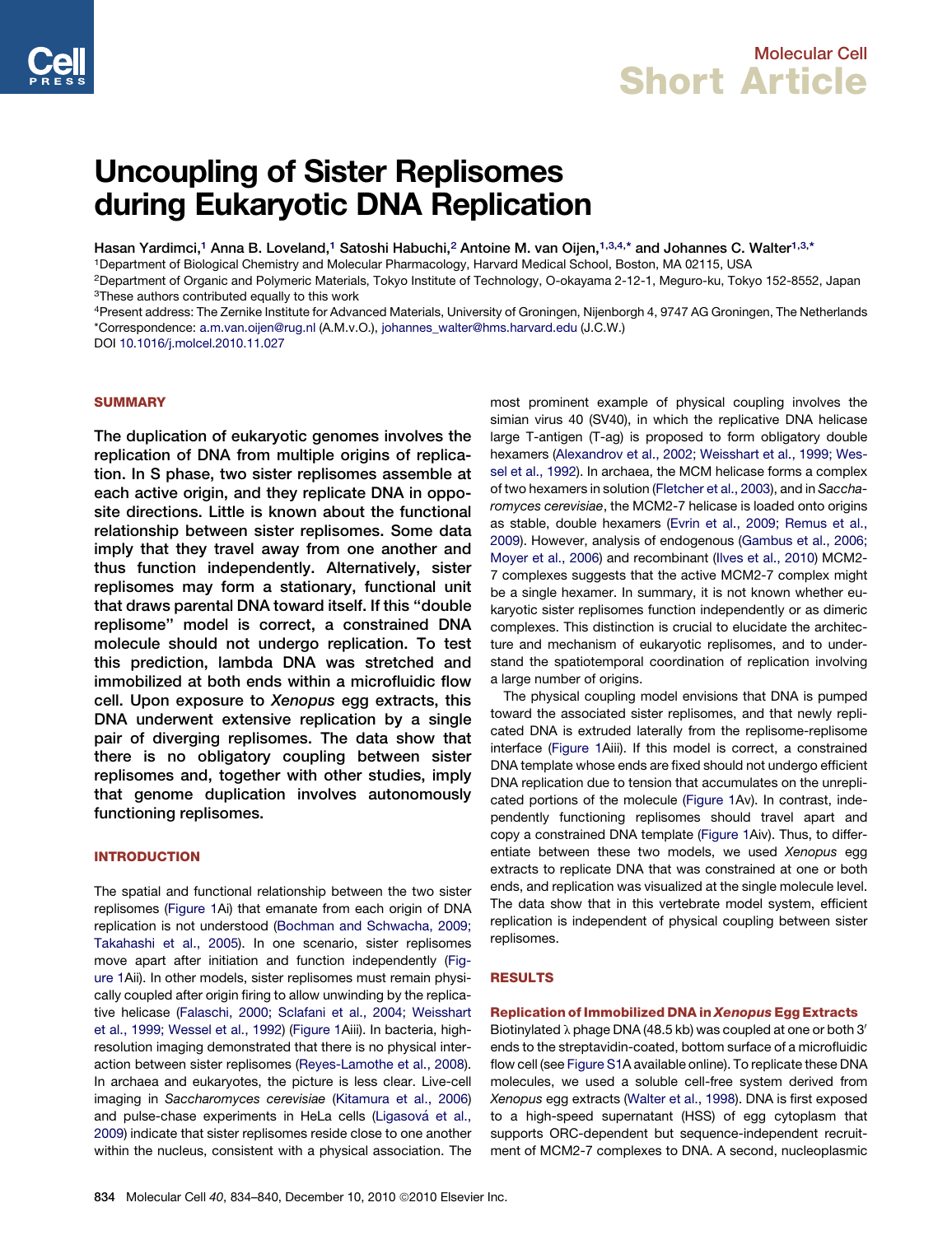<span id="page-1-0"></span>

Figure 1. Single-Molecule Visualization of Eukaryotic Replication

(A) Possible configurations of sister replisomes. The sister replisomes assembled at each origin (i) travel away from each other (ii) or remain physically coupled (iii). Doubly tethered DNA is replicated efficiently by independently functioning replisomes (iv) but not physically coupled replisomes, which stall after available slack in the DNA is consumed (v).

(B) Protocol to induce replication of  $\lambda$  DNA immobilized at one end in a flow cell.

(C) Visualization of replicated DNA by TIRF micros $copy.  $\lambda$  DNA was incubated with extracts lacking$ (i and ii) or containing (iii and iv) Geminin and stained with anti-digoxigenin or SYTOX, as indicated.

ing revealed that the immobilized  $\lambda$ phage DNA contained alternating tracts of weak and strong fluorescence intensity (Figure 1Cii). The strong tracts were twice as intense as the weak tracts [\(Fig](#page-5-0)[ure S1](#page-5-0)Bi, orange trace), and they colocalized with anti-dig staining (Figure 1C, compare i and ii; [Figure S1B](#page-5-0)i), suggesting the strong tracts were due to the presence of two daughter duplexes (schematically depicted in Figure 1B). Both the anti-dig tracts and intense SYTOX tracts disappeared in the presence of Geminin, an inhibitor of MCM2- 7 loading (Figures 1Ciii and 1Civ and [Figure S1](#page-5-0)Bii), indicating that these two signals reflect chromosomal DNA replication. Our results demonstrate that *Xenopus* egg extracts can efficiently replicate DNA templates immobilized

extract (NPE) is then added, which supports Cdk2-dependent activation of the MCM2-7 helicase, origin unwinding, replisome assembly, and replication of the DNA.

We first examined replication kinetics of  $\lambda$  phage molecules immobilized at only one end, leaving the DNA template unconstrained. After coupling  $\lambda$  phage DNA to the surface, HSS was drawn into the flow cell and allowed to incubate for 10 min (Figure 1Bi; for details, see the [Experimental Procedures](#page-4-0)). Subsequently, HSS was exchanged with NPE containing digoxigenin labeled dUTP (dig-dUTP). After a further 15 min, proteins were removed by washing the flow cell with SDS-containing buffer, fluorescein-conjugated anti-digoxigenin antibody (anti-dig) was added, and the DNA was stretched by buffer flow (Figure 1Bii). Using total internal reflection fluorescence (TIRF) microscopy, we observed colinear tracts of anti-dig, indicating that replication of the immobilized  $\lambda$  phage DNA had occurred (Figure 1Ci). We also imaged the DNA using SYTOX Orange (''SYTOX''), a fluorescent DNA intercalating dye that labels duplex DNA in a sequence-independent fashion. SYTOX stainwithin a microfluidic flow cell, and that this process is readily detected by two independent means (see [Figure S2](#page-5-0)A for additional examples).

## Replication Kinetics of Singly Tethered DNA Molecules

To characterize replication of singly tethered molecules, we quantified several properties of the replication products [\(Figures 2A](#page-2-0)–2C, black bars). As shown in [Figure 2A](#page-2-0), the average number of bubbles per  $\lambda$  DNA was 4.54  $\pm$  1.82, suggesting an average interorigin distance of 10.7 kb, which agrees well with previous measurements in *Xenopus* egg extracts [\(Blow et al., 2001\)](#page-5-0). The lengths of the replication bubbles showed an exponential distribution ([Figure 2B](#page-2-0)), implying that initiation events occurred randomly in time ([Herrick et al.,](#page-5-0) [2000\)](#page-5-0). Most  $\lambda$  DNA molecules were more than 60% replicated after 15 min in NPE [\(Figure 2](#page-2-0)C). These observations suggest that replication of singly tethered DNA molecules is similar to what was previously observed in *Xenopus* egg extracts (see also below).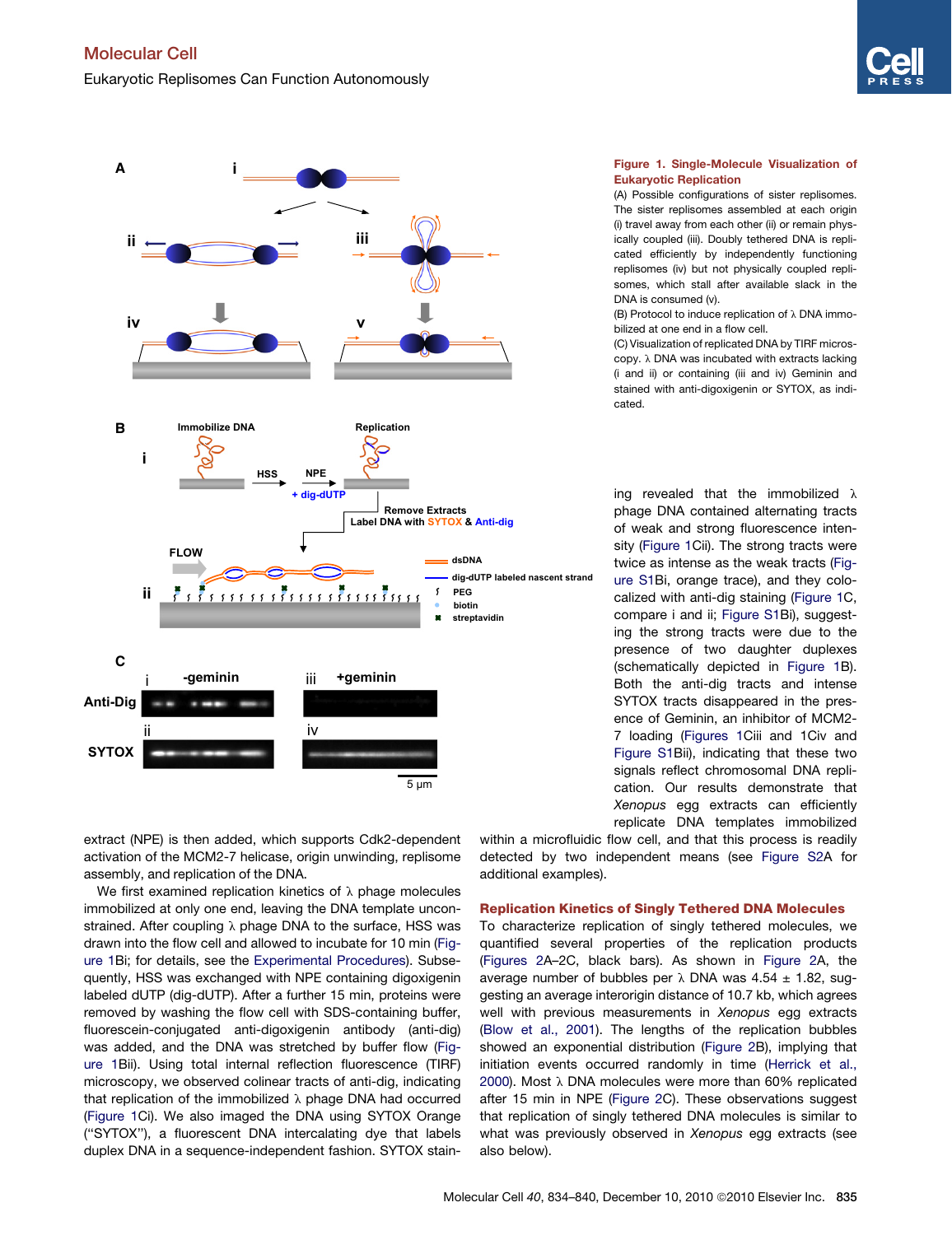<span id="page-2-0"></span>

## Figure 2. Replication Kinetics of Immobilized  $\lambda$  DNA

Quantification of replication on singly tethered (black) and doubly tethered (gray) DNA after 15 min incubation in NPE.

(A) Number of replication bubbles (anti-dig tracts) per immobilized  $\lambda$  DNA.

(B) Length distributions of replication bubbles.

(C) Percent replication of individual  $\lambda$  DNA molecules. Error bars indicate standard deviations.

# Stretched  $\lambda$  DNA Is Efficiently Replicated in Extracts from Multiple Origins

To test whether physical coupling between sister replisomes is required for their function, we repeated the experiment on DNA that was stretched and doubly tethered. To achieve this condition, DNA molecules biotinylated at both 3' ends were introduced into the flow cell at high flow rates. Under these conditions, DNA molecules attached to the surface of the flow cell at one end, whereupon they were instantaneously stretched by buffer flow before binding to the surface at the other end. Using this procedure, we achieved end-to-end distances corresponding to  $\sim$ 90% of the expected contour length of B-form  $\lambda$ -DNA [\(Fig](#page-5-0)[ure S2](#page-5-0)C, see the [Experimental Procedures](#page-4-0) for details). Importantly, such stretched (doubly tethered) DNA molecules replicated efficiently from multiple origins (Figures 2A–2C, gray bars; [Figure S2](#page-5-0)B). When doubly tethered DNA molecules were incubated in extracts supplemented with Geminin, there was no DNA replication, demonstrating that replication of constrained DNA molecules is also MCM2-7 dependent (data not shown). Importantly, there was no significant difference in the replication of singly tethered and doubly tethered molecules (Figures 2A–2C, compare black and gray bars), suggesting that no physical contact between sister replisomes is required for replication in our system.

# A Single Pair of Diverging Forks Replicates Stretched  $\lambda$  DNA

Given that there was on average about 10% slack present in the doubly tethered  $\lambda$  DNA, the replication observed above could have involved many short, neighboring replicons synthesized by physically coupled replisomes. To address this caveat, we examined whether a single pair of diverging sister forks can replicate stretched  $\lambda$  DNA to an extent larger than the slack originally present. To ensure that only a single pair of replisomes was activated on each DNA molecule, we used p27<sup>Kip</sup>, a Cdk2 inhibitor that blocks new initiations but does not affect elongation [\(Walter and Newport, 2000\)](#page-6-0). Thus, 2–5 min after replication was initiated with NPE, we flowed in fresh NPE containing  $p27<sup>Kip</sup>$ [\(Figure 3](#page-3-0)A). Under these conditions, the majority of DNA molecules exhibited one or no replication bubbles ([Figure 3C](#page-3-0)). To verify that the observed bubbles were produced by two diverging replication forks, we supplied dig-dUTP 15 min after the initial NPE addition and allowed replication to proceed for a further 25 min ([Figure 3A](#page-3-0)).

In the replicated molecules, two tracts of dig-dUTP were visible whose outer edges coincided with the boundaries of the intense SYTOX tract, as expected for bidirectional replication from a single origin ([Figure 3B](#page-3-0) and [Figure S3](#page-5-0)A). [Figure 3D](#page-3-0) shows that the extent of replication on every  $\lambda$  molecule examined was much greater than the slack present in the substrate. For a single pair of physically coupled replisomes to produce such large replication bubbles, the  $\lambda$  molecule would have to be stretched well beyond the contour length of B-form DNA. Because the force required to overstretch DNA to such an extent [\(van Mame](#page-6-0)[ren et al., 2009](#page-6-0)) is larger than any reported for individual DNA motors [\(Smith et al., 2001\)](#page-6-0), and because such overstretching would almost entirely denature the DNA substrate ([van Mameren](#page-6-0) [et al., 2009](#page-6-0)), it is very unlikely that sister replisomes remained connected during replication in this system. We conclude that sister replisomes can function independently on immobilized  $\lambda$ DNA molecules.

# Uncoupling of Sister Replisomes Does Not Affect Fork Rates

To test whether the uncoupling of sister replisomes affects their replication dynamics, we compared fork rates on stretched,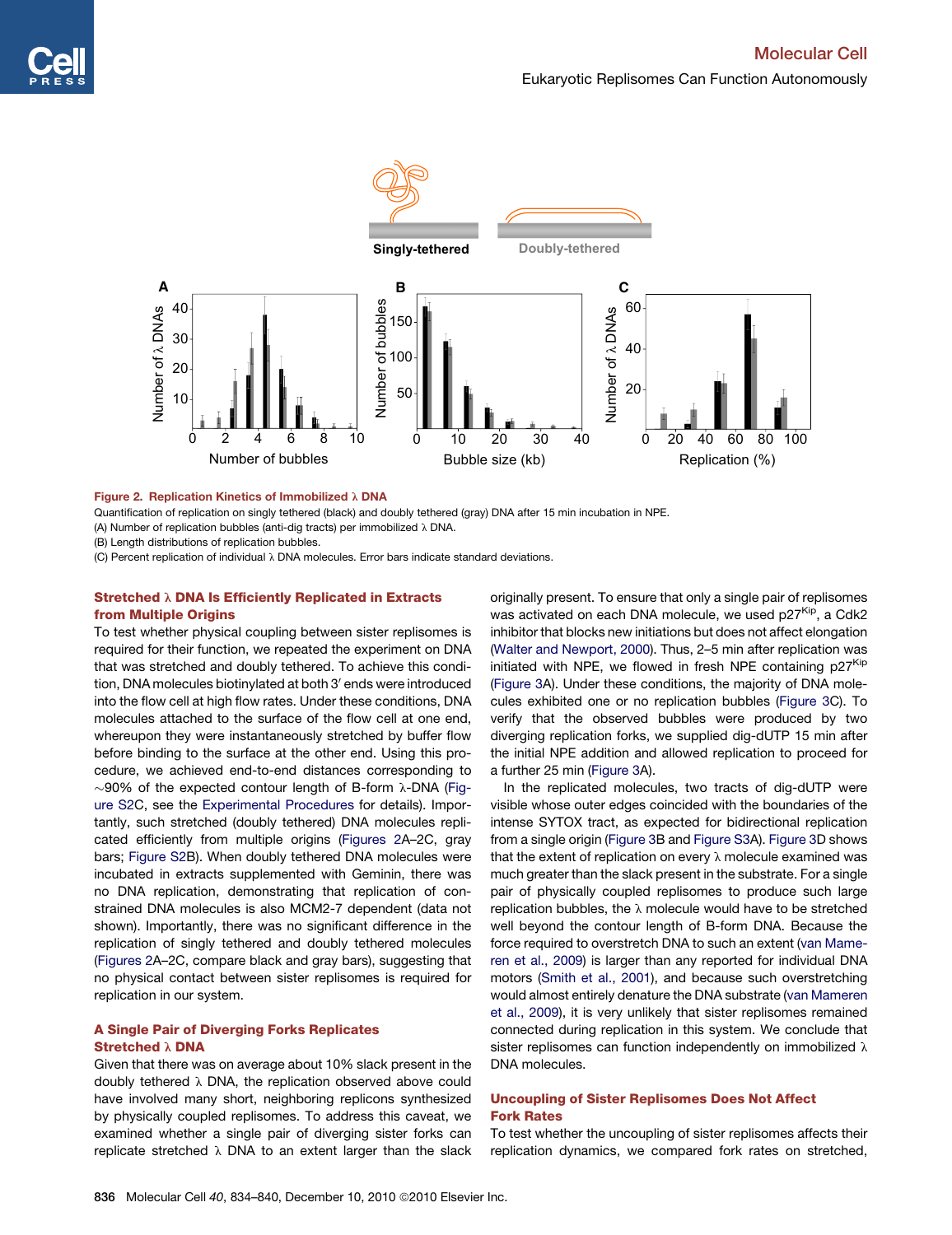<span id="page-3-0"></span>

doubly tethered and relaxed, singly tethered DNAs that had undergone a single initiation event ([Figure S3](#page-5-0)). Dividing the lengths of the anti-dig tracts by the duration of the dig-dUTP pulse yielded a mean fork rate of  $267 \pm 160$  bp/min for stretched DNA (n = 91; [Figure 4A](#page-4-0), gray bars) and  $268 \pm 161$  bp/min for relaxed DNA ( $n = 98$ ; [Figure 4A](#page-4-0), black bars). The presence of dig-dUTP did not affect the rate of DNA synthesis [\(Figure S3C](#page-5-0)). The measured rates were close to the lower estimates of fork rates in conventional, nuclear assembly *Xenopus* egg extracts [\(Lu et al., 1998; Mahbubani et al., 1992](#page-6-0)). Thus, replisomes on constrained and unconstrained molecules move at the same rates, demonstrating that replisome uncoupling does not adversely affect replication fork progression.

# Correlation between Rates of Sister Forks on Singly Tethered but Not Doubly Tethered DNA

Previous studies in different experimental systems showed varying but significant degrees of correlation between the rates at which sister replication forks progress ([Conti et al., 2007; Du](#page-5-0)[bey and Raman, 1987; Tapper and Depamphilis, 1980\)](#page-5-0). We looked for a correlation between progression of sister forks in our system. [Figure 4](#page-4-0)B plots the length of the left versus right anti-dig tracts within single replication bubbles on singly and doubly tethered DNA. On singly tethered DNA, there was a

### Figure 3. Replication of Stretched DNA by a Single Pair of Diverging Forks

(A) Scheme used to limit replication initiation to a single event on each  $\lambda$  DNA molecule and to visualize bidirectional replication.

(B) SYTOX (top), anti-dig (middle), and merged (bottom) images of three mechanically stretched  $\lambda$  DNA molecules containing a single replication bubble. Extent of slack and replication are indicated.

(C) Number of replication bubbles per monomeric  $\lambda$  DNAs (n = 39).

(D) Extent of replication versus the amount of slack on individual  $\lambda$  DNA molecules that underwent single initiations. The amount of slack was calculated by comparing the end-to-end distance of doubly tethered DNA molecule to the B-form contour length of  $\lambda$  DNA (16.5  $\mu$ m). The solid line depicts the extent of replication expected if replication stops when the slack initially present in the  $\lambda$  DNA is used up, as expected for physically coupled forks.

weak, positive correlation between the rates at which the two sister replisomes moved ([Figure 4B](#page-4-0), black squares,  $n =$ 48;  $R = 0.26$ ,  $p = 0.07$ ). Since uncoupling of sister replisomes did not affect fork progression in our system, the correlation between sister forks in relaxed DNA is unlikely to be related to a functional interaction between sisters. Consistent with this, termination of one replication fork by a double-strand DNA break in yeast does not affect progression of the sister

fork [\(Doksani et al., 2009](#page-5-0)). Therefore, correlations that we and others observed likely represent chromatin microenvironments that result in similar activity of nearby replisomes [\(Conti et al., 2007](#page-5-0)), perhaps due to similar concentrations of key replication factors. Consistent with this idea, sister replisomes moving on stretched DNA, which are separated in space, showed no correlation ([Figure 4](#page-4-0)B, gray squares,  $n = 45$ ;  $R = -0.1$ ,  $p = 0.47$ ).

# **DISCUSSION**

It has been proposed that sister replisomes function as an obligatory dimeric complex ([Falaschi, 2000; Kitamura et al.,](#page-5-0) 2006; Ligasová [et al., 2009; Sclafani et al., 2004](#page-5-0)). However, our data demonstrate that no physical association is required between sister replisomes on l DNA replicating in *Xenopus* egg extracts, suggesting that replisomes can function independently during vertebrate DNA replication. Together with previous results which failed to find evidence of MCM2-7 double hexamers in S phase using coIP approaches ([Gambus et al., 2006\)](#page-5-0), and recent experiments using purified MCM2-7 holocomplexes [\(Ilves](#page-5-0) [et al., 2010; Moyer et al., 2006](#page-5-0)), our data suggest that sister MCM2-7 helicases (and replisomes) normally uncouple upon activation, as seen in bacteria ([Reyes-Lamothe et al., 2008\)](#page-6-0),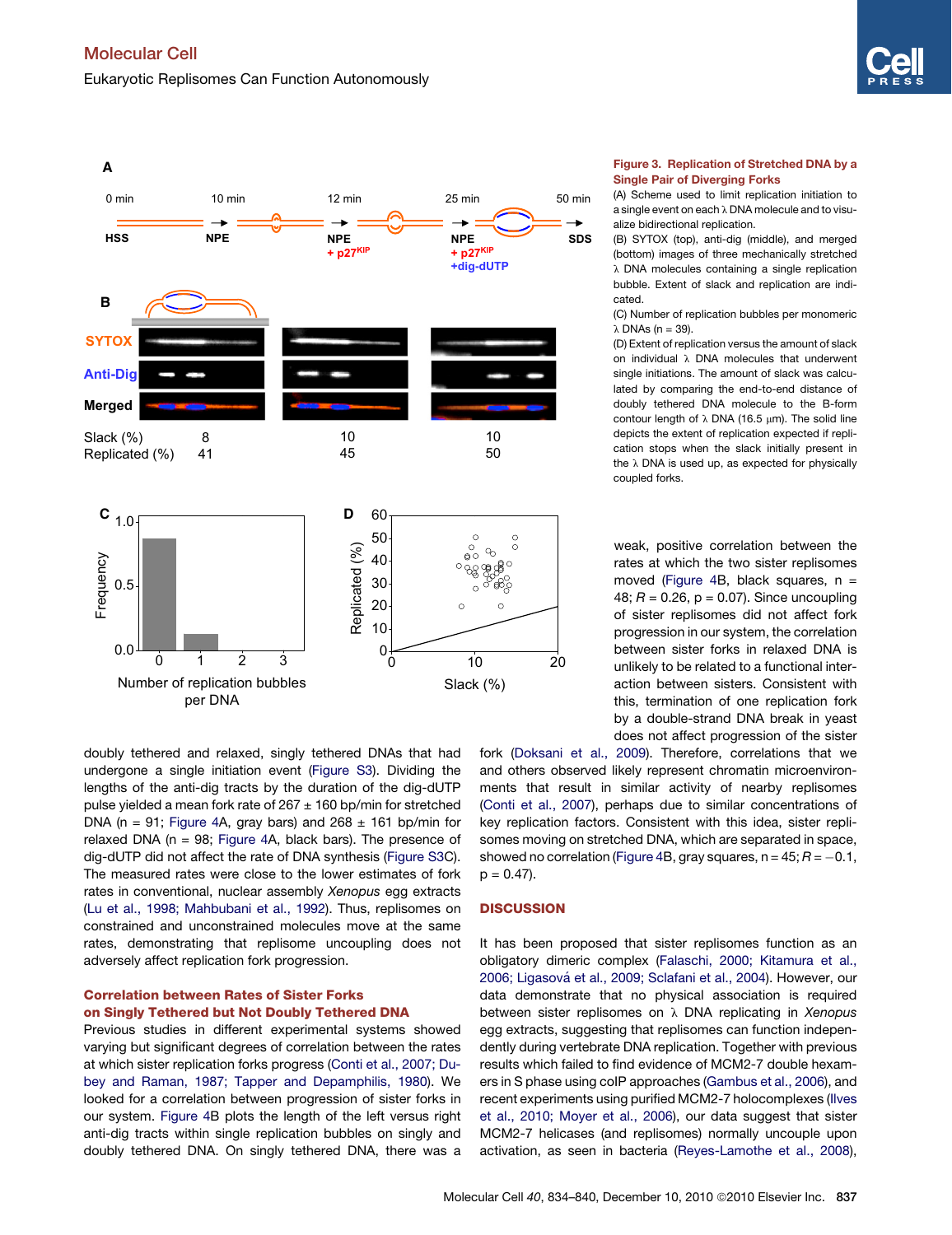<span id="page-4-0"></span>

#### Figure 4. Analysis of Fork Rates

(A) Length of anti-dig tracts under single-initiation conditions on singly tethered (black) and doubly tethered (gray)  $\lambda$  DNA molecules. Error bars indicate standard deviations.

(B) Lengths of sister anti-dig tracts of the rightward fork versus the leftward fork on singly (black) and doubly tethered (gray) DNA molecules. The dashed line represents perfectly correlated sister forks.

even though they may colocalize within replication foci ([Kitamura](#page-5-0) et al., 2006; Ligasová et al., 2009).

The double hexamer model for MCM2-7 was largely inspired by the analysis of SV40 T-ag. Electron microscopy showed that T-ag loads onto the SV40 origin as two hexamers, which associate through their N termini [\(Valle et al., 2000\)](#page-6-0). In addition, during T-ag-mediated DNA unwinding, a fraction of DNAs adopt a ''rabbit ear'' conformation, in which two loops of singlestranded DNA emanate from the T-ag complex, implying an association of two hexamers [\(Wessel et al., 1992\)](#page-6-0). Finally, mutations in T-ag that compromise double-hexamer formation inhibit DNA unwinding, and double hexamers of T-ag possess higher unwinding activity than single hexamers ([Alexandrov et al.,](#page-5-0) [2002; Weisshart et al., 1999](#page-5-0)). Taken together, these studies strongly suggest that double-hexamer formation is crucial for SV40 replication. However, it is not clear whether the interactions between two hexamers are essential only for replication initiation or also during fork elongation.

The independent action of sister replisomes has significant advantages for eukaryotic cells. First, the multireplicon model, in which sister replisomes complete DNA synthesis at different times, would be difficult to reconcile with obligatory physical coupling between sisters. Second, single replisomes, having smaller dimensions than double replisomes, may be more adept at bypassing certain roadblocks and navigating a highly populated nuclear environment ([Takahashi et al., 2004](#page-6-0)). The single-molecule techniques described here should be suitable to investigate the requirement for physical association between sister replisomes in other systems.

#### EXPERIMENTAL PROCEDURES

#### DNA Immobilization in the Microfluidic Flow Cell

Sample flow cells were prepared as described previously ([Lee et al., 2006](#page-6-0)). Briefly, coverslips were functionalized with partially biotinylated high-molecular-weight poly(ethylene glycol) and incubated with 1 mg/ml streptavidin. Flow cells were assembled using these coverslips, double-adhesive tape, and glass slides with predrilled holes ([Figure S1](#page-5-0)A). Outlet polyethylene tubing (0.03 inch inner diameter) was attached to an automated syringe pump (Harvard Instruments) to provide constant flow. Inlet tubing with 5 cm length and 0.015 inch inner diameter reduced dead volume. To prevent nonspecific DNA sticking to the surface, the flow cell was incubated with blocking buffer (20 mM Tris [pH 7.5], 50 mM NaCl, 2 mM EDTA, 0.2 mg/ml BSA) for at least 15 min.

To attach  $\lambda$  DNA (New England Biolabs) to the streptavidin coated surface at one end, the single-stranded 5' tails of  $\lambda$  DNA were annealed and ligated to complementary oligonucleotides 5'-AGGTCGCCGCCC-Biotin-3' and 5'-GGGCGGCGACCT-3' (Integrated DNA Technologies). For double tethering, both oligos contained biotin at the 3' end. Biotinylated  $\lambda$  DNA (15–50 pM) in blocking buffer was injected into the flow cell at a constant rate of 20–100  $\mu$ /min. At a flow rate of 50–100  $\mu$ l/min,  $\lambda$  DNA biotinylated at both ends was stretched to 70%-80% of its contour length (16.5  $\mu$ m) ([Fig](#page-5-0)[ure S2](#page-5-0)Ci–S2iii). To stretch DNA further, we used chloroquine, which intercalates into and extends the pitch of dsDNA [\(Cohen and Yielding, 1965](#page-5-0)). When injected at 100  $\mu$ I/min in the presence of 100  $\mu$ M chloroquine in blocking buffer, end-to-end distance of doubly tethered  $\lambda$  DNAs was 85%–95% of its contour length ([Figure S2C](#page-5-0)iv). After DNA injection and before addition of extract, chloroquine was removed by extensive washing of the flow cell with blocking buffer (5 min at 100 ul/min).

To limit our analysis to DNA molecules that remained doubly tethered during the entire replication reaction, we used a reduced flow rate (25 µl/min) for all buffer exchanges following replication. In this way, even if a DNA molecule that detached from one end in extracts became doubly tethered during subsequent washes, it would be stretched to a much lesser extent than molecules that remained stretched throughout the experiment. Thus,  $\lambda$  DNA stretched to 85%–95% of its contour length at the end of the experiment must have stayed doubly tethered during replication. Therefore, we analyzed only those molecules that were stretched to 85% or more as doubly tethered.

#### Replication of Immobilized DNA

In a separate line of investigation, we recently discovered that DNA replication in *Xenopus* egg extracts requires a minimum threshold concentration of DNA  $(\sim$ 1 ng/ $\mu$ l) in HSS and NPE [\(Lebofsky et al., 2010](#page-6-0)). Since the effective concentration of  $\lambda$  DNA immobilized in the flow cell was extremely low, we supple-mented HSS ([Walter et al., 1998\)](#page-6-0) and NPE [\(Walter et al., 1998](#page-6-0)) with "carrier" plasmid to raise the overall DNA concentration to levels that are compatible with DNA replication. Thus, after immobilizing  $\lambda$  DNA on the functionalized surface, HSS containing carrier plasmid (5-10 ng/µl of pBluescript II KS [-]) was injected at 10 ul/min for 2 min and further incubated for 8 min without flow. Next, a 2:1 mixture of NPE and HSS supplemented with 5-10 ng/µl of pBS ("replication extract") was flowed in at 10 µl/min for 80 s, followed by incubation for different lengths of time without flow, as indicated. dig-dUTP (Roche Inc.) (7  $\mu$ M) was also included in the replication extract for labeling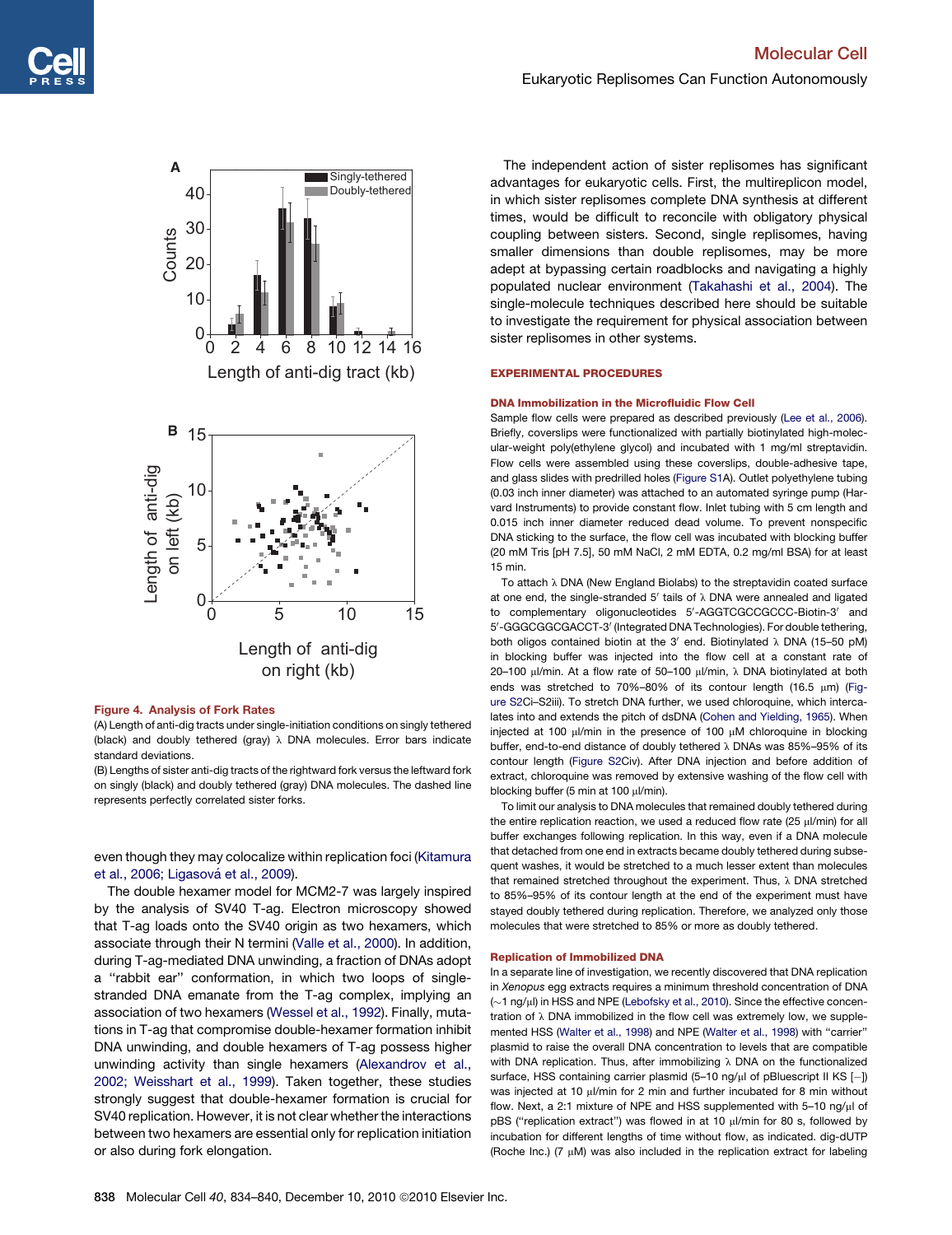<span id="page-5-0"></span>of replicated regions. All reactions were carried out at room temperature  $(22^{\circ}C)$ .

To observe bidirectional replication involving single initiation events, immobilized  $\lambda$  DNA was incubated with HSS/carrier plasmid and subsequently replaced with replication extract (lacking dig-dUTP). After the time specified, a second replication extract containing 66  $\mu$ g/ml p27<sup>Kip</sup> was injected and incubated further. Finally, a replication extract containing 66  $\mu$ g/ml p27Kip and  $7 \mu$ M dig-dUTP was introduced. In each case, replication extract was injected at 10 ul/min for 80 s.

To stop the replication reaction, the flow cell was washed with SDS buffer (20 mM Tris [pH 7.5], 50 mM NaCl, 12 mM EDTA, 0.1% SDS) for 10 min at 25 µl/min. To label dig-dUTP, anti-digoxigenin-fluorescein antibody (Roche Inc.) diluted to 0.4  $\mu$ g/ml with buffer (10 mM HEPES [pH 7.7], 2.5 mM MgCl<sub>2</sub>, 50 mM KCl, 0.2 mg/ml BSA) was drawn into the flow cell for 20 min at 25 µl/min. Excess antibody was removed by washing the flow cell with blocking buffer. Finally, blocking buffer containing 15 nM SYTOX Orange (Invitrogen) was introduced to fluorescently label dsDNA.

#### Use of Oligonucleotides as Carrier DNA

As described above, DNA replication of tethered  $\lambda$  DNA in the flow cell was carried out using egg extracts (HSS and NPE) that were supplemented with high concentrations of a carrier plasmid. Like the immobilized  $\lambda$  DNA, the free carrier plasmid is also expected to undergo replication in the flow cell. To ensure that the activity of replisomes on the immobilized  $\lambda$  DNA was not dependent on interactions with replisomes on the carrier plasmid, we replaced the carrier plasmid with a short, double-stranded oligonucleotide (29 bp; [Lebofsky et al., 2010\)](#page-6-0) that does not support loading of MCM2-7 helicase due to its small size and therefore cannot undergo replication (Edwards et al., 2002). We have shown that such a nucleotide is able to replace carrier plasmid to promote licensing in HSS ([Lebofsky et al., 2010\)](#page-6-0).

Doubly tethered  $\lambda$  DNA was licensed with HSS containing 10 ng/ $\mu$ l of the oligo duplex. Subsequently, standard replication extract (NPE/HSS/carrier plasmid) was injected. Importantly, the carrier plasmid supplied with the replication extracts did not undergo DNA replication because it was added to a mixture of HSS and NPE, and NPE contains very high concentrations of Geminin, which block DNA replication (Figure S4A) ([Walter et al., 1998](#page-6-0)). Thus, in this sequence, none of the added carrier DNA (oligo or plasmid) underwent DNA replication, yet single initiations on many stretched  $\lambda$  DNA molecules still produced bubbles larger than the slack present on stretched λ DNA (Figure S4B). These observations confirm that replication of carrier plasmid does not mediate replication of immobilized  $\lambda$  DNA molecules.

#### TIRF Microscopy

Immobilized  $\lambda$  DNA molecules were imaged on an objective-type TIRF configuration using an inverted microscope (IX-71; Olympus) equipped with a  $60 \times$  oil objective (PlanApo, N.A. = 1.45; Olympus) and a  $1.6\times$  magnification unit. A multiwavelength Ar-Kr ion laser (Innova 70C-Spectrum, Coherent Inc.) was used for illumination. SYTOX Orange and fluorescein were excited with 568 and 488 nm laser light, respectively, using varying intensities and 100 ms exposures per frame. Images were acquired using an Andor iXon backilluminated electron-multiplying CCD camera (Andor Technology) at 2 Hz. Singly tethered molecules were imaged at a flow rate of 100-125  $\mu$ I/min (for stretching), while doubly tethered DNAs were imaged in the absence of flow since they were already stretched.

#### Image Processing

To improve the signal-to-noise ratio on fluorescence images of replicated  $\lambda$ DNA, multiple (5–30) consecutive images of SYTOX and fluorescein were averaged separately using ImageJ and merged using Adobe Photoshop. The end-to-end distance of each DNA molecule was measured via the SYTOX image, and the size of a replication bubble was determined using the SYTOX or the fluorescein signal.

## SUPPLEMENTAL INFORMATION

Supplemental Information includes four figures and Supplemental References and can be found with this article at [doi:10.1016/j.molcel.2010.11.027](http://dx.doi.org/doi:10.1016/j.molcel.2010.11.027).

#### ACKNOWLEDGMENTS

We thank Ronald Lebofsky for communicating unpublished results and Charles C. Richardson, Ronald Lebofsky, and Jerard Hurwitz for critical reading of the manuscript. This work was supported by National Institutes of Health (NIH) grant GM62267 and a Leukemia and Lymphoma Scholar Award (to J.C.W.). A.M.v.O. acknowledges support from American Cancer Society grant RSG-08-234-01 and Searle Scholarship 05-L-104. A.B.L. was supported by NIH/NIGMS Molecular Biophysics Training Grant T32 GM008313.

Received: April 20, 2010 Revised: September 13, 2010 Accepted: September 24, 2010 Published: December 9, 2010

## **REFERENCES**

Alexandrov, A.I., Botchan, M.R., and Cozzarelli, N.R. (2002). Characterization of simian virus 40 T-antigen double hexamers bound to a replication fork. J. Biol. Chem. *277*, 44886–44897.

Blow, J.J., Gillespie, P.J., Francis, D., and Jackson, D.A. (2001). Replication origins in *Xenopus* egg extract are 5-15 kilobases apart and are activated in clusters that fire at different times. J. Cell Biol. *152*, 15–26.

Bochman, M.L., and Schwacha, A. (2009). The Mcm complex: unwinding the mechanism of a replicative helicase. Microbiol. Mol. Biol. Rev. *73*, 652–683.

Cohen, S.N., and Yielding, K.L. (1965). Spectrophotometric studies of the interaction of chloroquine with deoxyribonucleic acid. J. Biol. Chem. *240*, 3123–3131.

Conti, C., Sacca, B., Herrick, J., Lalou, C., Pommier, Y., and Bensimon, A. (2007). Replication fork velocities at adjacent replication origins are coordinately modified during DNA replication in human cells. Mol. Biol. Cell *18*, 3059–3067.

Doksani, Y., Bermejo, R., Fiorani, S., Haber, J.E., and Foiani, M. (2009). Replicon dynamics, dormant origin firing, and terminal fork integrity after double-strand break formation. Cell *137*, 247–258.

Dubey, D.D., and Raman, R. (1987). Do sister forks of bidirectionally growing replicons proceed at unequal rates? Exp. Cell Res. *168*, 555–560.

Edwards, M.C., Tutter, A.V., Cvetic, C., Gilbert, C.H., Prokhorova, T.A., and Walter, J.C. (2002). MCM2-7 complexes bind chromatin in a distributed pattern surrounding the origin recognition complex in Xenopus egg extracts. J. Biol. Chem. *277*, 33049–33057.

Evrin, C., Clarke, P., Zech, J., Lurz, R., Sun, J., Uhle, S., Li, H., Stillman, B., and Speck, C. (2009). A double-hexameric MCM2-7 complex is loaded onto origin DNA during licensing of eukaryotic DNA replication. Proc. Natl. Acad. Sci. USA *106*, 20240–20245.

Falaschi, A. (2000). Eukaryotic DNA replication: a model for a fixed double replisome. Trends Genet. *16*, 88–92.

Fletcher, R.J., Bishop, B.E., Leon, R.P., Sclafani, R.A., Ogata, C.M., and Chen, X.S. (2003). The structure and function of MCM from archaeal M. Thermoautotrophicum. Nat. Struct. Biol. *10*, 160–167.

Gambus, A., Jones, R.C., Sanchez-Diaz, A., Kanemaki, M., van Deursen, F., Edmondson, R.D., and Labib, K. (2006). GINS maintains association of Cdc45 with MCM in replisome progression complexes at eukaryotic DNA replication forks. Nat. Cell Biol. *8*, 358–366.

Herrick, J., Stanislawski, P., Hyrien, O., and Bensimon, A. (2000). Replication fork density increases during DNA synthesis in X. laevis egg extracts. J. Mol. Biol. *300*, 1133–1142.

Ilves, I., Petojevic, T., Pesavento, J.J., and Botchan, M.R. (2010). Activation of the MCM2-7 helicase by association with Cdc45 and GINS proteins. Mol. Cell *37*, 247–258.

Kitamura, E., Blow, J.J., and Tanaka, T.U. (2006). Live-cell imaging reveals replication of individual replicons in eukaryotic replication factories. Cell *125*, 1297–1308.